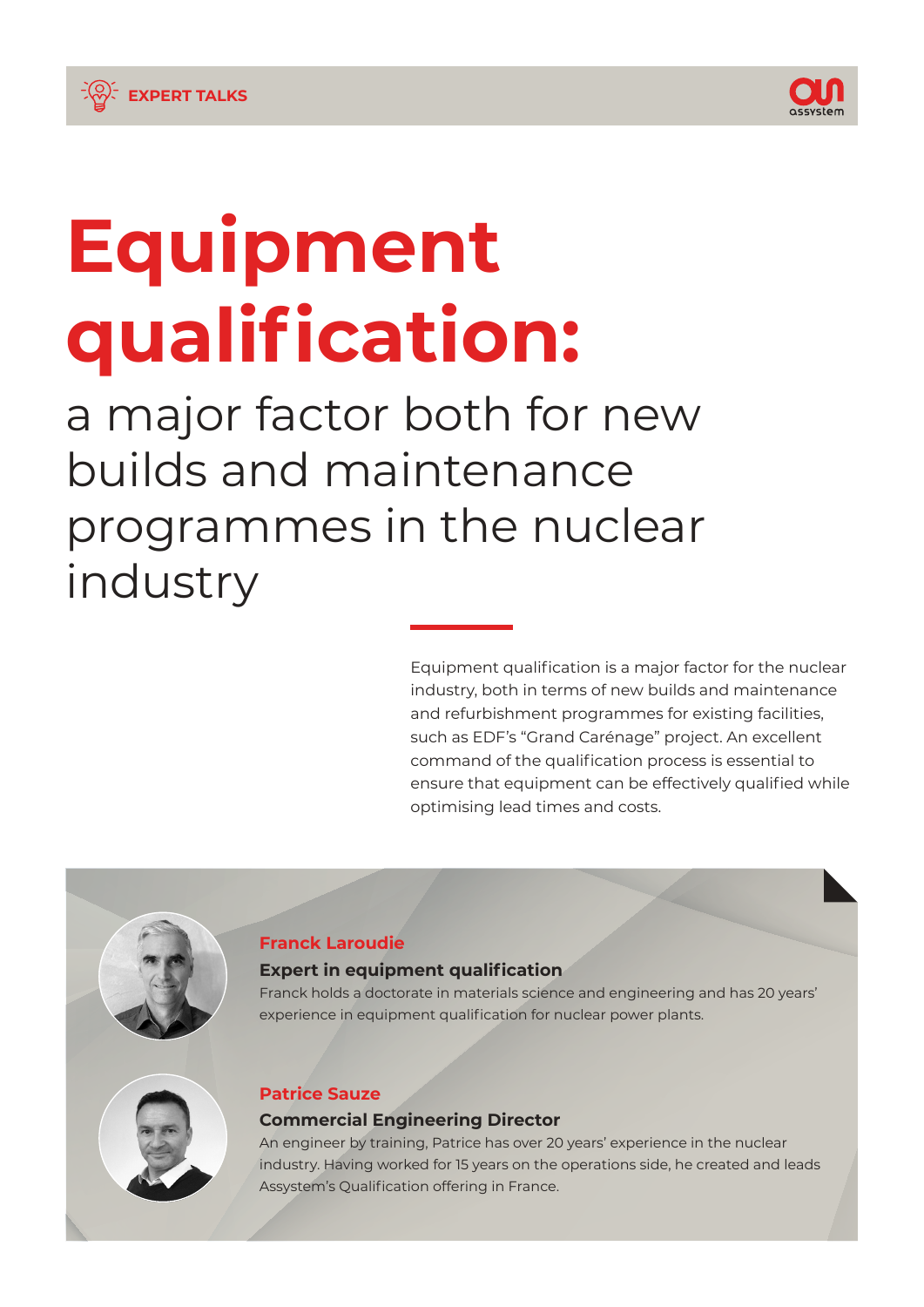



**I** n any operating nuclear power plant, some equipment is classified as "Important to Safety" (ITS). As this classification suggests, such equipment absolutely has to work effectively in all of the different types of operating and environmental conditions where it is needed. Consequently, ITS equipment has to be qualified (through tests, analyses, calculations etc.) before being installed in order to guarantee that it will work properly throughout its lifespan.

The operators of nuclear power plants are responsible for this qualification process, which can either be carried out by the operator itself or subcontracted to equipment suppliers or external service providers such as Assystem. It all depends on what sort of contracts the operator decides to use.

#### The two main **types of qualification**

The first type of equipment qualification is initial qualification, which primarily concerns newbuild nuclear facilities such as the Flamanville EPR, the Hinkley Point EPR in the United Kingdom, and the ITER project in Cadarache in France.

The second type is ongoing qualification, which is used when a nuclear power plant's lifespan is extended beyond its fourth 10-year inspection (i.e. beyond approximately 40 years), such as in the Grand Carénage project in France. *"How can you prove that ITS equipment which is already installed – often since the plant's units were first commissioned – is still qualified? Or does the equipment need replacing? Safety is obviously the priority here, but there* 

*are also financial aspects because replacing all the equipment would be extremely expensive".* 

Ongoing qualification enables certain equipment to be kept beyond 40 years.

Any failure to properly manage the process and/or a problem with a test could significantly affect the timing of new builds or financially impact the Grand Carénage maintenance and refurbishment programme.

#### Lessons learnt from **the FA3 new build mega project**

The Flamanville 3 (FA3) EPR – which EDF is currently building in the Manche region of France – perfectly illustrates the importance of the qualification business and its impact on a major industrial project. Because FA3 is an unprecedented new-build mega project, with no similar cases to refer to, the main difficulties with the qualification process from the outset were:

- y the volume and duration of the qualification work (some 400 items of equipment)
- the lack of experience of some of the suppliers carrying out the process

As a result, a number of qualifications fell behind schedule or were incomplete, which meant they had to be reworked. This can delay a qualification by at least a year, especially if new tests need to be carried out – it's clear what impact that can have on a project's lead times.

As one of our experts states, "It is clear that it is vital for all the suppliers to have a perfect command of the qualification process, or otherwise to receive expert guidance throughout that process".

#### **Each to their own job:** a win-win approach

In the project Assystem worked on for EDF/DIPDE, the selected approach was to group together all of the professions involved in developing and qualifying a new item of equipment. Thus, in 2018, EDF/DIPDE launched an invitation to tender for the research, design, qualification, supply and turnkey installation of an inverter for the power supply of the sprinkler pump for a 900 MW unit.

Having extensive experience in this type of equipment – particularly thanks to its high-quality R&D department – the company AMC ETEC, based in Saint-Raphaël, France, put forward a bid for the project in association with SPIE. To round out its offer, AMC ETEC asked Assystem to contribute its nuclear expertise for the equipment qualification part of the project.

And thanks to this multi-profession approach and the key skill sets offered, AMC ETEC won the bid.

Assystem's mission was to work on the qualification and feasibility studies for the inverter and look for the right instrumentation and control systems equipment and suppliers, while providing cross-profession support.

The aim of the first phase was to limit any risk of the qualification test campaign failing. To that end, earthquake resistance tests were performed, which were successful and therefore led to validation of the equipment's design. The next phase will be the full qualification test campaign, which will be used as the basis of the Equipment Qualification Summary Report.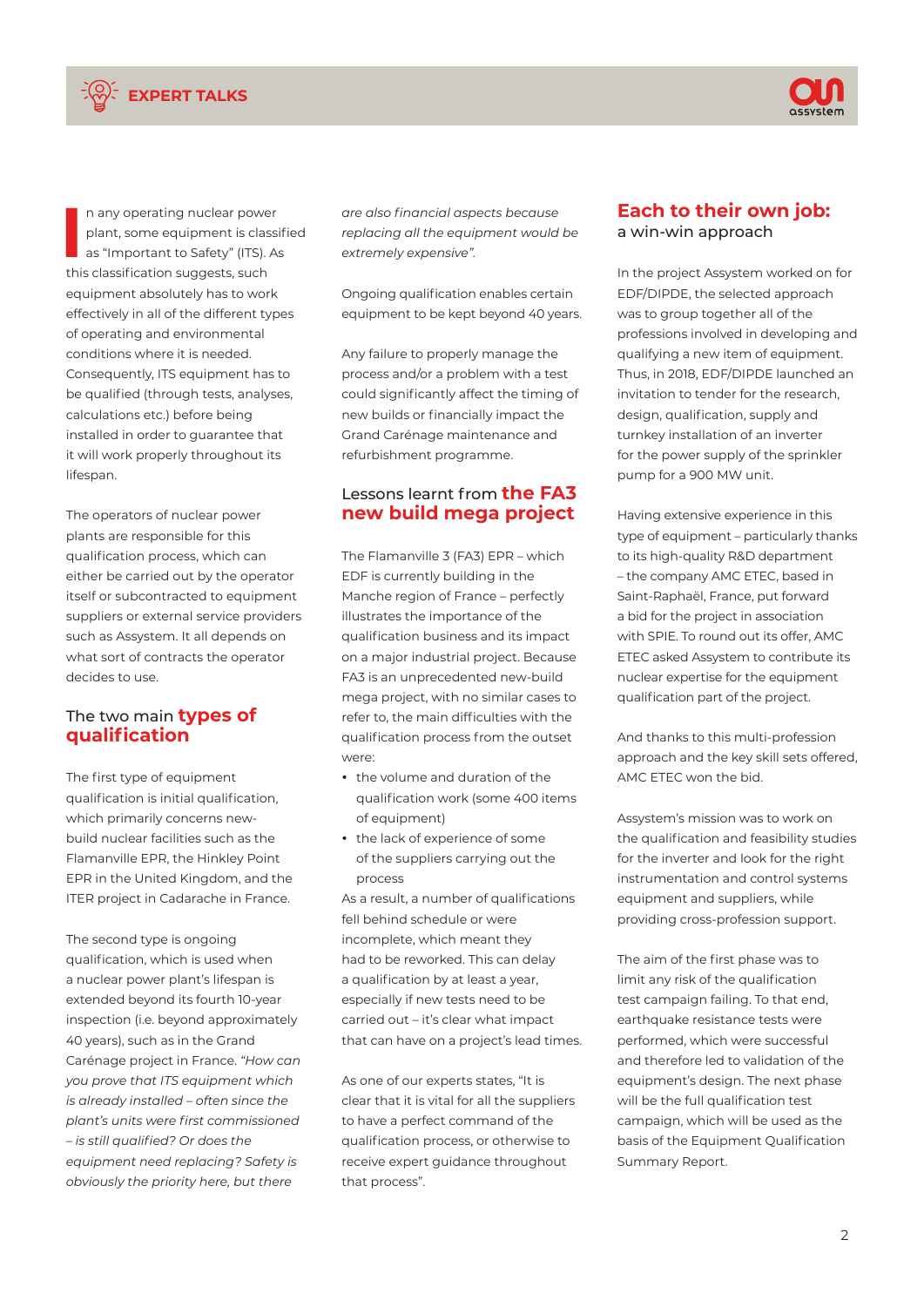



The overall objective is to have, by end-2021, a prototype that has successfully passed all of the tests required for equipment to operate in the highly restrictive environment of a nuclear power plant.

This project aptly illustrates the benefits that a Qualification "excellence centre" can provide to an industrial player which is an expert in its own specific technical domain but has no nuclear experience, when developing equipment for a nuclear power operator.

Another example of a successful qualification process is that used for an industrial mixer for the French Alternative Energies and Atomic Energy Commission (CEA).

For its STEMA project, the CEA wanted to replace the bituminisation process deployed for immobilising the radioactive sludge generated from the liquid effluent treatment plant at the Marcoule nuclear site by a process that embeds the waste in a cement matrix. The CEA had selected EIRICH as its supplier, which was specialised in industrial mixers but had no experience of the nuclear sector. They therefore asked Assystem to help EIRICH ensure that the STEMA mixer was suitable for nuclear materials and that it complied with the requirements of ANDRA – France's national radioactive waste management agency. Assystem's work started with defining the design requirements for the mixer, which covered a range of issues including safety compliance (earthquake resistance, forced ventilation of the mixer, elimination of fire risks related to the mixer's motor), protection of the mixer's components against radiation, prevention of

**An industrial player with no nuclear experience was able to develop and successfully qualify equipment."**

leakage from the waste container barrels by using an airtight mechanical seal, and the feasibility of carrying out maintenance work on the mixer.

Assystem then deployed several additional qualification methods, including calculations for static/ dynamic sizing, earthquake resistance and the fire extinction system; specifications for the supply/ manufacture/assembly/testing of the mixer's components; and on-site tests.

Thanks to Assystem's engineering expertise, an industrial player with no nuclear experience was able to develop and successfully qualify equipment that met the CEA's specific needs.

#### Equipment qualification – **a profession in its own right**

Once the qualification requirements have been determined and the equipment to be qualified has been selected, the first stage of the process involves setting the qualification strategy, which can be implemented either through analyses or tests or a combination of both.

The chosen strategy is described and substantiated in a Qualification Strategy Report (drafted by the supplier if the supplier is responsible for the qualification process), which the operator must approve. *"Having a strong command of the process is vital to ensure that no time is wasted at this stage, bearing in mind that any time lost during the quality strategy definition phase cannot be made up later on, particularly when it comes to testing*", stresses our expert. He also recommends that priority must be given from the outset to equipment with the highest risk of failing at the test stage. This is because any major non-compliance issues identified during the final testing stage could require changing the design of the equipment concerned and performing a full new test campaign. Such a scenario would significantly increase equipment qualification times as it generally takes about a year to carry out a full test campaign.

After the tests have been successfully completed and the test reports validated, the supplier (or operator) draws up the Equipment Qualification Summary Report, stating that the